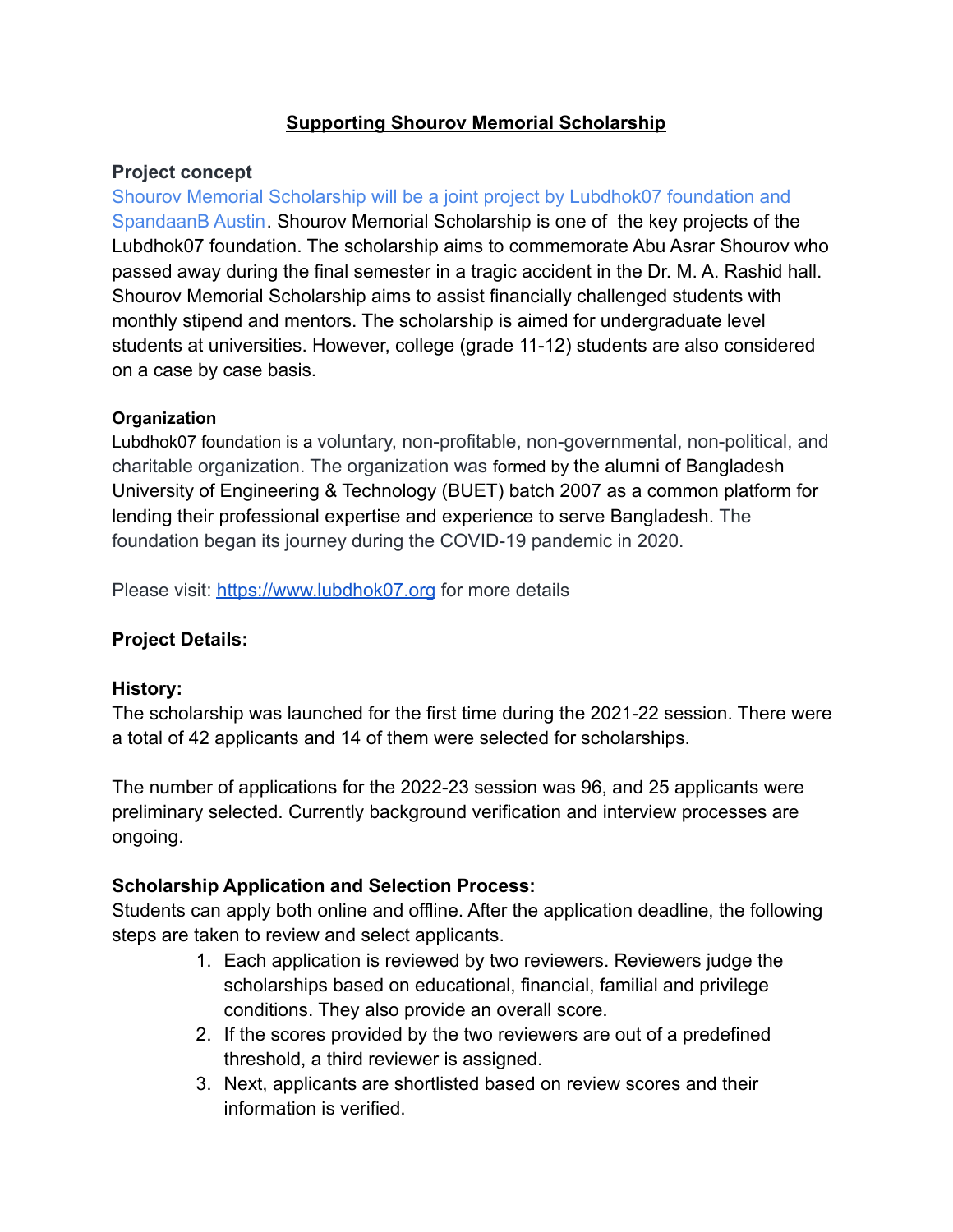4. After verification, Lubdhok07 conducts a short interview of the applicants to finalize the recipients based on available funding.

The scholarship is awarded to the applicants for one year. Each recipient is attached with one mentor to provide guidance and to keep track of progress. Scholarship recipients are required to reapply every year and are judged based on their progress and mentor feedback.

### **Report Process:**

Each student is required to submit their result sheets. Each student is also assigned a mentor. The mentors contact their students regularly and provide feedback on their progress. From session 2022-23, quarterly mentor reports will be mandatory to formally track student progress.

### **Budget details:**

Each student receives a 4,000/- monthly stipend, which is 48,000/- per year. For the 2022-23 session, there will be a separate application process to cover one time costs, such project costs of Architecture majors. Currently there is a 50,000/- budget for such one-time costs which will be awarded as a need and urgency basis.

### **Funding details**

Sponsors who want to commit for the cost of one student can pay monthly, quarterly or annually. One time donations are also accepted. The scholarship is disbursed every month from Lubhdok07 bank account.

The 2021-22 session was funded by 13 sponsors who funded one student each, and other one time donations. For the 2022-23 session, Lubdhok07 has confirmed 14 sponsors for 14 applicants, and is working to obtain funding for the other 11 applicants.

# **SpaandanB Austin Involvement**

Lubdhok07 foundation currently is not registered and is working to get the registration from Bangladesh government. Through the partnership with SpaandanB, Lubdhok07 is proposing following SpandaanB Austin involvements:

- 1. SpandaanB Bangladesh to assist in disbursing the funds received in the US to scholarship recipients. SpandaanB Bangladesh can also use Lubdhok07 bank account.
- 2. Fundraising assistance to increase the number of recipients with the help of SpaandanB Austin.

### **Contact Person:**